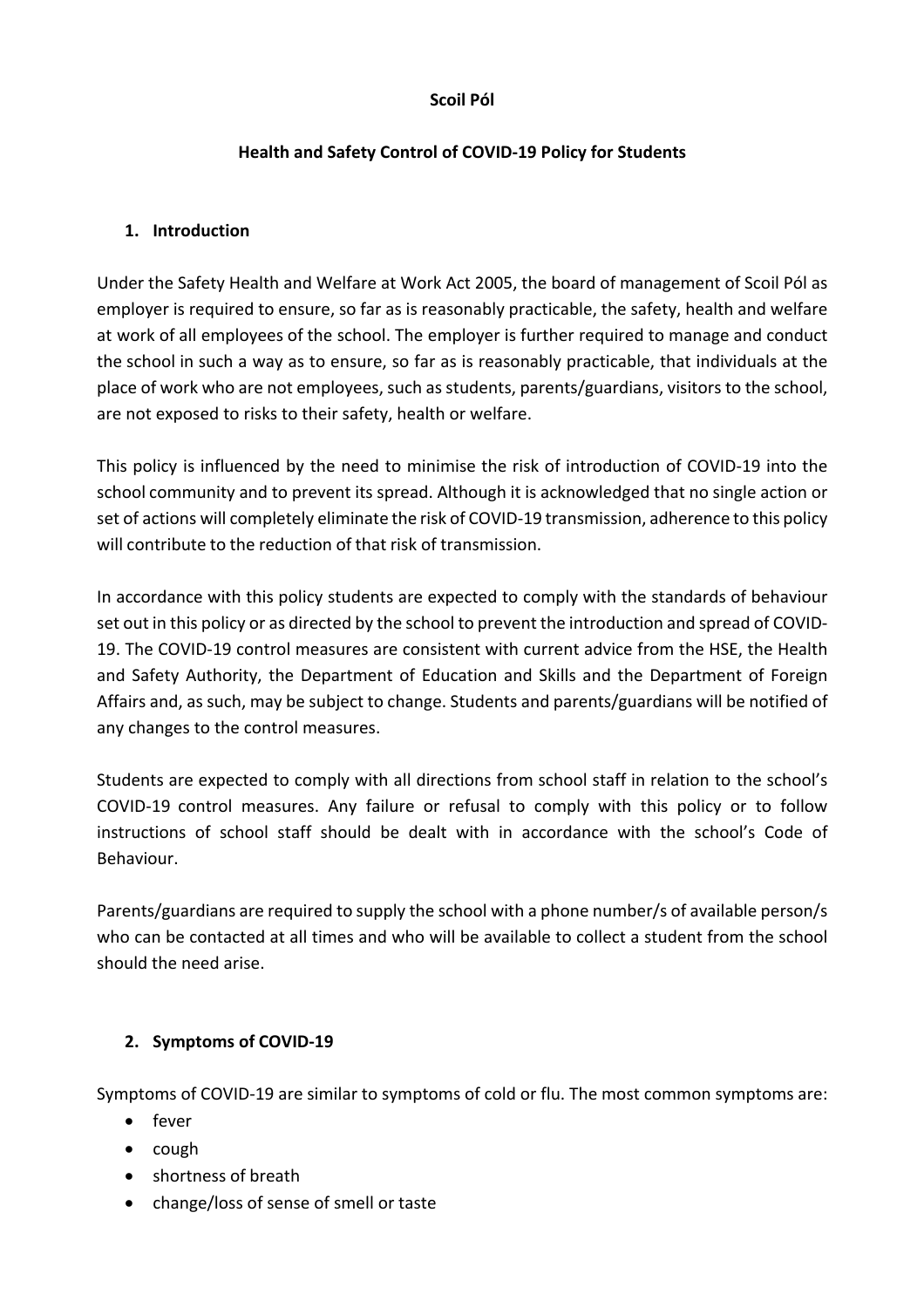More information regarding the most up-to-date signs and symptoms of COVID-19 is available on the HSE website, https://www2.hse.ie/coronavirus/.

# **3. Standards of Behaviour expected of students to help prevent the introduction or spread of COVID - 19 in the school**

Students are expected to comply with any control measures directed by the school to prevent the introduction and spread of COVID-19, including, but not limited to:

- maintaining a social-distance of at least 1 metre and where possible, 2 metres, from other students and staff;
- wearing a face covering i.e. face mask. All students at post-primary level, are required to wear a face covering subject to a limited number of exceptions set out in relevant Department of Education guidance. Face coverings must not contain any slogans/logos/images that may cause upset or be deemed offensive to any member of the school community. Face coverings must be worn correctly at all times, i.e. covering mouth and nose;
- performing hand hygiene with a hand sanitiser on entering the school;
- repeating hand-hygiene at regular intervals throughout the school day and when directed by school staff;
- maintaining good respiratory-hygiene. In this regard students should:
	- o cover nose/mouth with a tissue when coughing/sneezing and dispose of used tissue in waste bin and perform hand hygiene
	- o cough or sneeze into the inner elbow (upper sleeve) rather than into the hand, if no tissues are available.
	- o keep contaminated hands away from the eyes and nose
	- o carry out hand hygiene after contact with respiratory secretions and contaminated objects/materials
	- o not spit or deliberately cough or sneeze at or towards any other person in theschool;
- not sharing materials or stationery, such as pens, calculators, rulers, *etc.* with other students;
- **not attending school for 14 days after returning from travel out of the country** in line with Government guidelines for travel;
- **not attending school if displaying COVID-19 like symptoms** and remaining out of school for such period as is required in accordance with HSE/GP advice;
- **not attending school where tested positive for COVID-19** and remaining out of school for such period as is required in accordance with HSE/GP advice;
- **not attending school if identified by the HSE** as a person who has been in contact with another person who has contracted COVID-19 and remaining out of school for such period as is required in accordance with HSE/GP advice;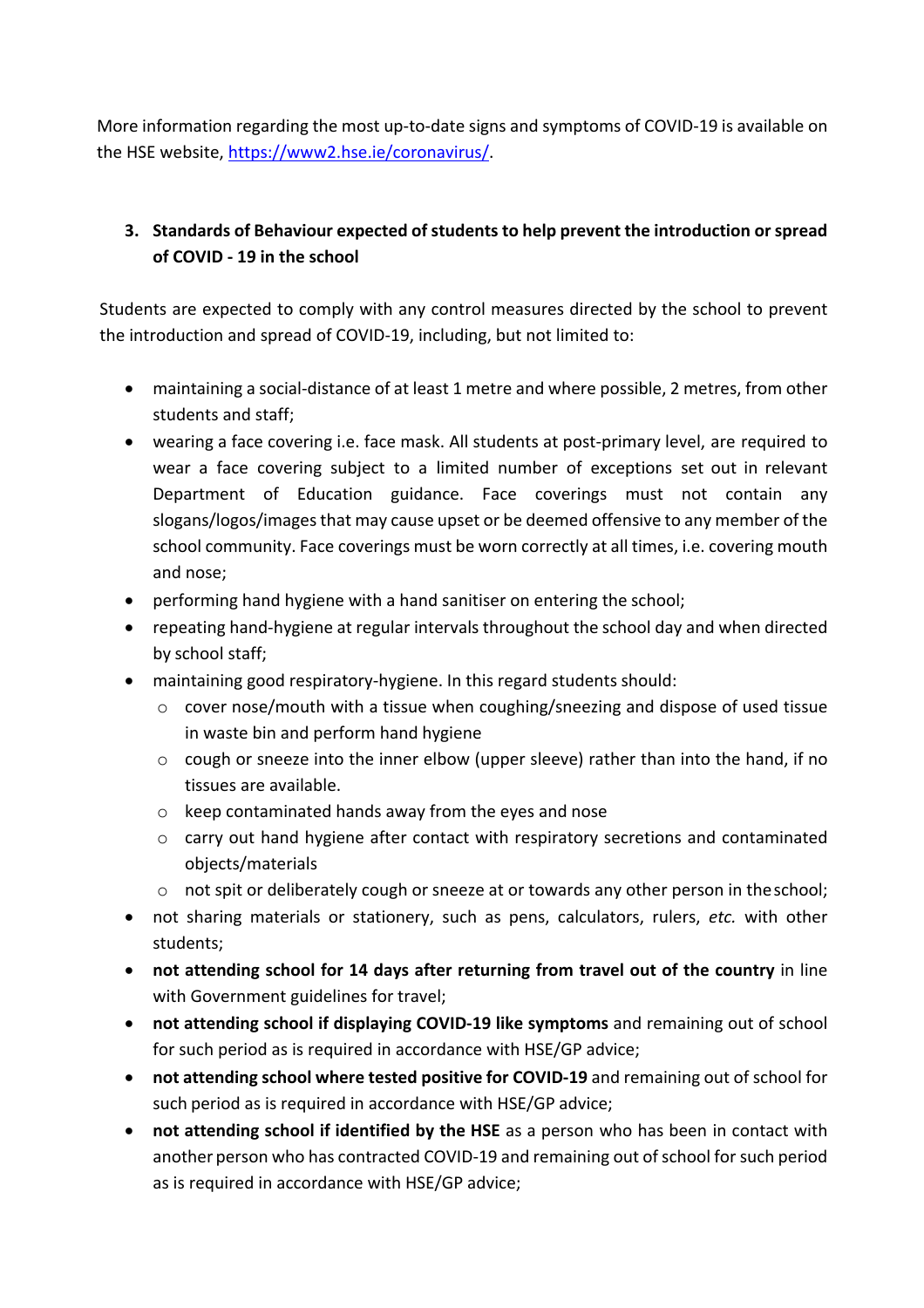- **not attending school if a member of the student's household is displaying COVID-19 symptoms** and remaining out of school for such period as is required in accordance with HSE/GP advice;
- telling a teacher or other member of staff where a student feels unwell at school. In that regard
	- $\circ$  the student will require to be collected from the school as soon as possible by a parent/guardian or a person designated by the parent/guardian for such purpose.
	- $\circ$  parents must ensure that the school has up-to-date contact details so that they can be contacted by the school if required;
- complying with any other such directions as advised by the DES and/or HSE and communicated to the school community.

**Students are reminded to note posters displayed around school regarding COVID 19 control measures.**

**Students should be aware that the above is a non-exhaustive list. Students are expected to follow all instructions from staff which aim to prevent the introduction COVID-19 into the school and minimise its spread.**

# **4. Failure to comply with the standards of behaviour**

Failure by a student to comply with the standards of behaviour expected to help prevent the introduction and spread of COVID-19 will constitute a breach of the Code of Behaviour of Scoil Pól and s/he may be subject to sanction up to and including suspension or permanent exclusion.

Any actions or sanctions taken in respect of alleged breaches of the code of behaviour will be carried out in accordance with the provisions of the school's code of behaviour, the requirements of the NEWB Guidelines on Developing a Code of Behaviour and relevant requirements of the Education (Welfare) Act 2000. Sanctions will be proportionate to the nature, seriousness and context of the behaviour.

**A student engaging in aggressive, threatening or unacceptable behaviour that creates or increases the risk of COVID-19 infection forstaff, otherstudents or visitorsto the school may be removed from class and, if necessary, from the school premises with immediate effect, pending any further action to be taken in accordance with the school's code of behaviour.**